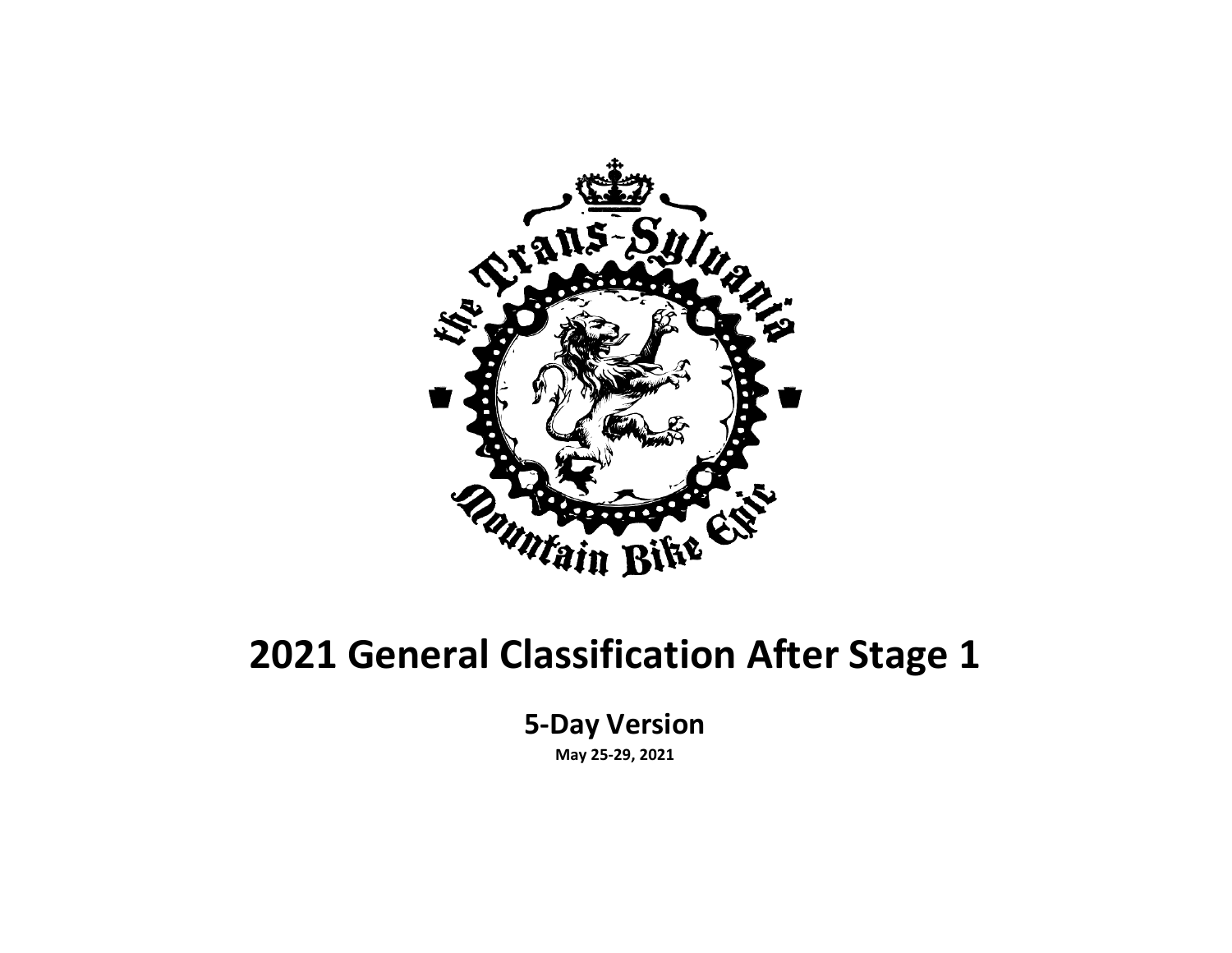## **OPEN MEN**

| <b>RANK</b>              | <b>BIB</b>     | <b>NAME</b>              | <b>STAGE 1</b> | <b>STAGE 2</b> | <b>STAGE 3</b> | <b>STAGE 4</b> | <b>STAGE 5</b> | <b>TOTAL TIME</b> |
|--------------------------|----------------|--------------------------|----------------|----------------|----------------|----------------|----------------|-------------------|
| 1                        | 36             | <b>KERRY WERNER JR.</b>  | 02:10:45.74    |                |                |                |                | 02:10:45.74       |
| $\overline{2}$           | <b>16</b>      | <b>NICK LANDO</b>        | 02:14:06.98    |                |                |                |                | 02:14:06.98       |
| 3                        | 12             | <b>RYAN JOHNSON</b>      | 02:16:45.93    |                |                |                |                | 02:16:45.93       |
| 4                        | 10             | <b>SCOTT GRAY</b>        | 02:18:05.14    |                |                |                |                | 02:18:05.14       |
| 5                        | 17             | <b>WILLIAM LOEVNER</b>   | 02:19:32.13    |                |                |                |                | 02:19:32.13       |
| 6                        | 9              | <b>GREGG GALLETTA</b>    | 02:21:54.06    |                |                |                |                | 02:21:54.06       |
| 7                        | 22             | <b>CODY PHILLIPS</b>     | 02:21:57.83    |                |                |                |                | 02:21:57.83       |
| 8                        | 8              | <b>ANDREW DUENSING</b>   | 02:22:20.89    |                |                |                |                | 02:22:20.89       |
| 9                        | $\overline{ }$ | <b>ANDREW DUDLE</b>      | 02:29:36.69    |                |                |                |                | 02:29:36.69       |
| 10                       | 28             | <b>WILSON STEVENS</b>    | 02:29:44.25    |                |                |                |                | 02:29:44.25       |
| 11                       | $\mathbf{2}$   | <b>SHAWN ALEXANDER</b>   | 02:36:22.92    |                |                |                |                | 02:36:22.92       |
| 12                       | 33             | <b>JORDAN THOMPSON</b>   | 02:43:25.75    |                |                |                |                | 02:43:25.75       |
| 13                       | 13             | <b>LOGAN KASPER</b>      | 02:44:55.88    |                |                |                |                | 02:44:55.88       |
| 14                       | 6              | <b>PATRICK CAREY</b>     | 02:45:17.00    |                |                |                |                | 02:45:17.00       |
| 15                       | 25             | <b>MARTIN SCHLEEDE</b>   | 02:54:09.58    |                |                |                |                | 02:54:09.58       |
| 16                       | 15             | <b>ZACHARY LABRY</b>     | 02:56:58.05    |                |                |                |                | 02:56:58.05       |
| 17                       | 4              | <b>MATT BURKE</b>        | 02:57:13.53    |                |                |                |                | 02:57:13.53       |
| 18                       | 23             | <b>MATTHEW RALPH</b>     | 02:58:11.56    |                |                |                |                | 02:58:11.56       |
| 19                       | 21             | <b>ANDREW NORMAN</b>     | 03:01:49.83    |                |                |                |                | 03:01:49.83       |
| 20                       | 29             | <b>ALEXANDER STRANGE</b> | 03:03:10.99    |                |                |                |                | 03:03:10.99       |
| 21                       | 18             | <b>CRAIG MILLER</b>      | 03:33:28.59    |                |                |                |                | 03:33:28.59       |
| $\blacksquare$           | 30             | <b>MATT PIKE</b>         | <b>DNF</b>     |                |                |                |                | <b>DNF</b>        |
| $\overline{\phantom{0}}$ | 26             | <b>KEENAN SEGENCHUK</b>  | <b>DNS</b>     |                |                |                |                | <b>DNS</b>        |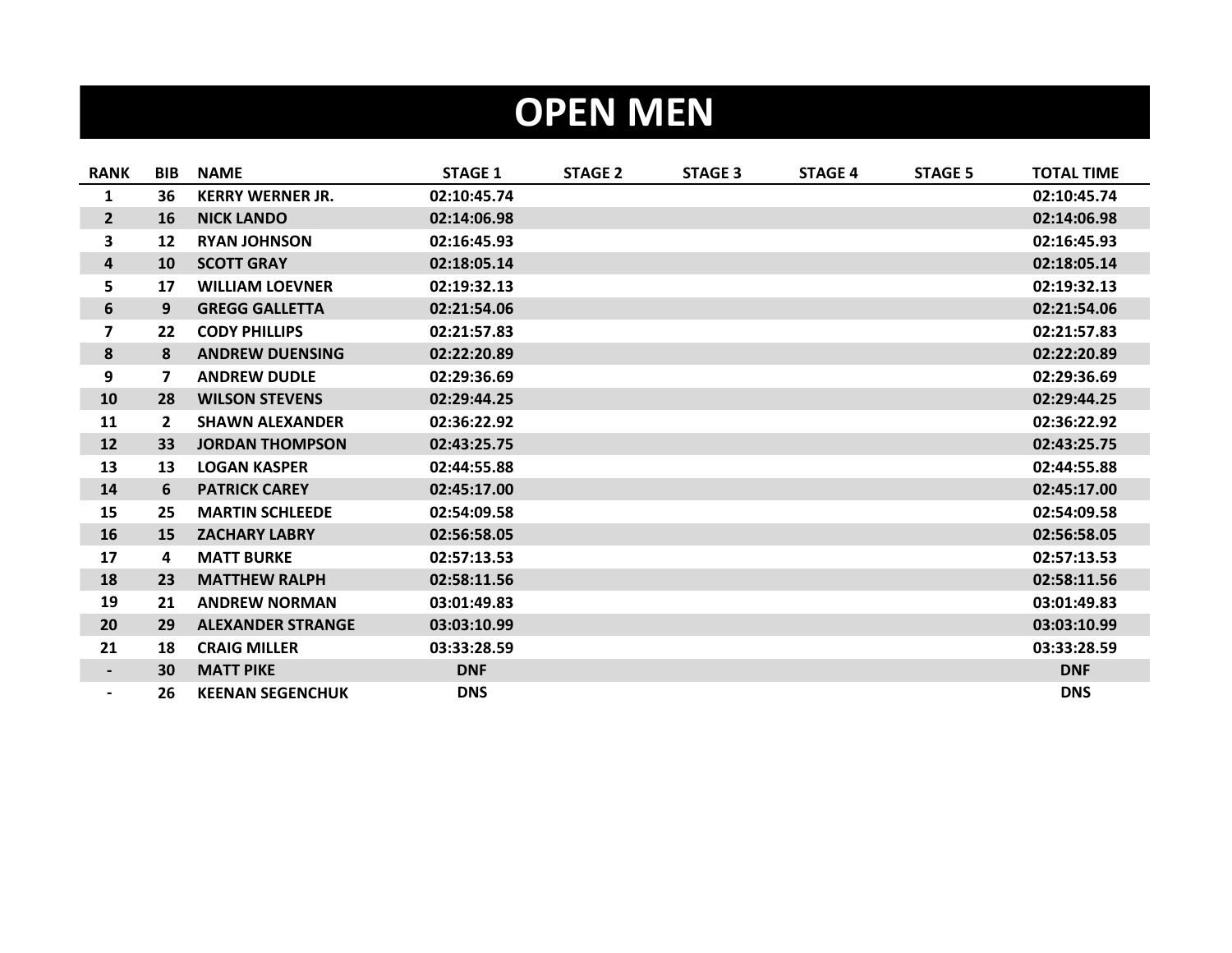# **OPEN WOMEN**

| <b>RANK</b>    | <b>BIB</b> | <b>NAME</b>              | <b>STAGE 1</b> | <b>STAGE 2</b> | <b>STAGE 3</b> | <b>STAGE 4</b> | <b>STAGE 5</b> | <b>TOTAL TIME</b> |
|----------------|------------|--------------------------|----------------|----------------|----------------|----------------|----------------|-------------------|
| 1              |            | <b>BRITT MASON</b>       | 02:36:57.23    |                |                |                |                | 02:36:57.23       |
| $\overline{2}$ | 89         | <b>ELIZABETH SHELDON</b> | 02:37:44.29    |                |                |                |                | 02:37:44.29       |
| 3              | 130        | <b>TAYLOR KUYK-WHITE</b> | 02:39:17.71    |                |                |                |                | 02:39:17.71       |
| 4              | 91         | <b>MADELINE DEPMAN</b>   | 02:48:08.94    |                |                |                |                | 02:48:08.94       |
| 5              | 98         | <b>EMILY WERNER</b>      | 02:48:31.98    |                |                |                |                | 02:48:31.98       |
| 6              | 87         | <b>ANNA BARENSFELD</b>   | 02:52:16.70    |                |                |                |                | 02:52:16.70       |
| 7              | 92         | <b>ALECIA FAUSTINI</b>   | 03:02:40.36    |                |                |                |                | 03:02:40.36       |
| 8              | 96         | <b>NICKY RUSZKOWSKI</b>  | 03:06:03.47    |                |                |                |                | 03:06:03.47       |
| 9              | 88         | <b>TANYA CAMPBELL</b>    | 03:12:04.79    |                |                |                |                | 03:12:04.79       |
| 10             | 97         | <b>ANNIE SCHWARTZ</b>    | 03:23:14.30    |                |                |                |                | 03:23:14.30       |
| 11             | 90         | <b>MELISSA COOPER</b>    | 03:29:07.59    |                |                |                |                | 03:29:07.59       |
| 12             | 93         | <b>CORIANNE KOCAREK</b>  | 03:29:11.50    |                |                |                |                | 03:29:11.50       |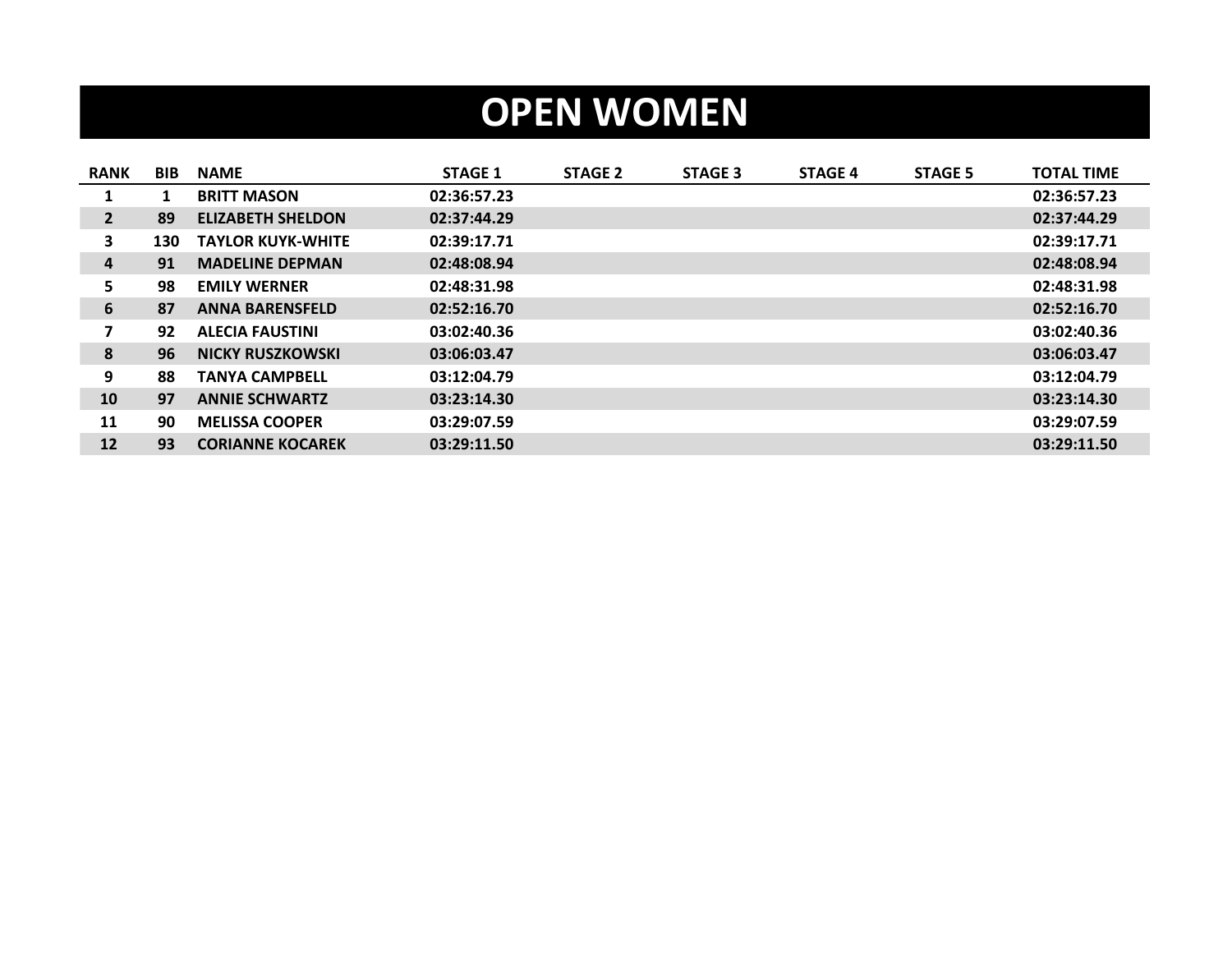# **MEN 40-49**

| <b>RANK</b>    | <b>BIB</b> | <b>NAME</b>             | <b>STAGE 1</b> | <b>STAGE 2</b> | <b>STAGE 3</b> | <b>STAGE 4</b> | <b>STAGE 5</b> | <b>TOTAL TIME</b> |
|----------------|------------|-------------------------|----------------|----------------|----------------|----------------|----------------|-------------------|
| 1              | 34         | <b>CHRIS TRIES</b>      | 02:22:48.77    |                |                |                |                | 02:22:48.77       |
| $\overline{2}$ | 56         | <b>JOSH WHITMORE</b>    | 02:26:19.28    |                |                |                |                | 02:26:19.28       |
| 3              | 57         | <b>SEAMUS WOODS</b>     | 02:26:43.21    |                |                |                |                | 02:26:43.21       |
| 4              | 46         | <b>NATHAN GOATES</b>    | 02:33:12.22    |                |                |                |                | 02:33:12.22       |
| 5              | 48         | <b>CHRIS HOWELL</b>     | 02:40:57.42    |                |                |                |                | 02:40:57.42       |
| 6              | 42         | <b>IAN COLQUHOUN</b>    | 02:45:11.55    |                |                |                |                | 02:45:11.55       |
| 7              | 47         | <b>AARON HOAG</b>       | 02:49:31.78    |                |                |                |                | 02:49:31.78       |
| 8              | 49         | <b>MATTHEW KESECKER</b> | 02:50:42.53    |                |                |                |                | 02:50:42.53       |
| 9              | 43         | <b>IGOR DANKO</b>       | 02:51:44.05    |                |                |                |                | 02:51:44.05       |
| 10             | 39         | <b>DAVE BREISACHER</b>  | 02:59:59.41    |                |                |                |                | 02:59:59.41       |
| 11             | 54         | <b>JERICO SLAVIN</b>    | 03:01:34.43    |                |                |                |                | 03:01:34.43       |
| 12             | 50         | <b>CHRIS MICELI</b>     | 03:13:20.50    |                |                |                |                | 03:13:20.50       |
| 13             | 52         | <b>CHRIS SAUER</b>      | 03:15:11.52    |                |                |                |                | 03:15:11.52       |
| 14             | 55         | <b>LEVI THORNTON</b>    | 03:18:40.07    |                |                |                |                | 03:18:40.07       |
| 15             | 45         | <b>CHARLIE FULLER</b>   | 03:41:19.50    |                |                |                |                | 03:41:19.50       |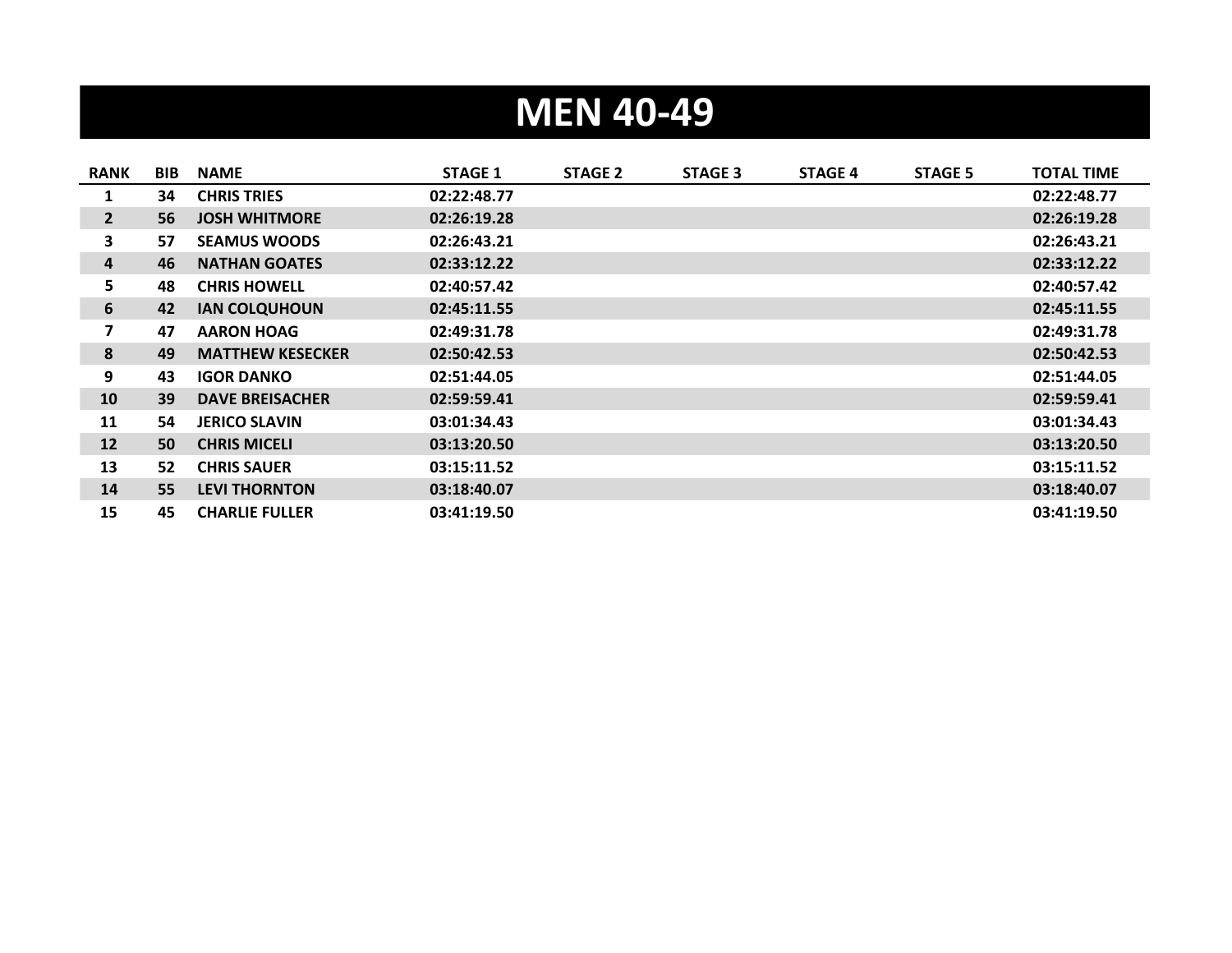# **MEN 50-59**

| <b>RANK</b>             | <b>BIB</b> | <b>NAME</b>            | <b>STAGE 1</b> | <b>STAGE 2</b> | <b>STAGE 3</b> | <b>STAGE 4</b> | <b>STAGE 5</b> | <b>TOTAL TIME</b> |
|-------------------------|------------|------------------------|----------------|----------------|----------------|----------------|----------------|-------------------|
| 1                       | 58         | <b>ANDY AUGUST</b>     | 02:30:00.28    |                |                |                |                | 02:30:00.28       |
| $2^{\circ}$             | 77         | <b>BRIAN TRDINA</b>    | 02:33:42.63    |                |                |                |                | 02:33:42.63       |
| 3                       | 123        | <b>STEVE SEGENCHUK</b> | 02:45:04.13    |                |                |                |                | 02:45:04.13       |
| 4                       | 69         | <b>MIKE MONTALBANO</b> | 02:47:23.06    |                |                |                |                | 02:47:23.06       |
| 5                       | 60         | <b>DON DAVIS</b>       | 02:50:06.29    |                |                |                |                | 02:50:06.29       |
| 6                       | 75         | <b>ERIC SAUER</b>      | 02:52:28.56    |                |                |                |                | 02:52:28.56       |
| $\overline{\mathbf{z}}$ | 80         | <b>PAUL WOJCIAK</b>    | 02:52:35.19    |                |                |                |                | 02:52:35.19       |
| 8                       | 61         | <b>JIM DOWD</b>        | 02:55:07.40    |                |                |                |                | 02:55:07.40       |
| 9                       | 72         | <b>BOB RADZWICH</b>    | 03:05:21.50    |                |                |                |                | 03:05:21.50       |
| <b>10</b>               | 76         | <b>FRITZ SEAGER</b>    | 03:15:41.58    |                |                |                |                | 03:15:41.58       |
| 11                      | 67         | <b>PAUL HODA</b>       | 03:30:25.18    |                |                |                |                | 03:30:25.18       |
| 12                      | 65         | <b>ARTURO GUILLEN</b>  | 03:51:54.09    |                |                |                |                | 03:51:54.09       |
| 13                      | 64         | <b>BRIAN GRUCHACZ</b>  | 03:53:15.44    |                |                |                |                | 03:53:15.44       |
| 14                      | 38         | <b>SCOTT BALLAY</b>    | 04:00:22.26    |                |                |                |                | 04:00:22.26       |
| 15                      | 66         | <b>COREY HILLIARD</b>  | 04:02:46.22    |                |                |                |                | 04:02:46.22       |
| 16                      | 78         | <b>JOSEPH WHITE</b>    | 04:20:20.53    |                |                |                |                | 04:20:20.53       |

#### **MEN 60+**

| <b>RANK</b> | <b>BIB</b> | <b>NAME</b>        | <b>STAGE 1</b> | <b>STAGE 2</b> | <b>STAGE 3</b> | <b>STAGE 4</b> | <b>STAGE 5</b> | <b>TOTAL TIME</b> |
|-------------|------------|--------------------|----------------|----------------|----------------|----------------|----------------|-------------------|
|             | 81         | <b>DAVID JOLIN</b> | 02:46:22.72    |                |                |                |                | 02:46:22.72       |
|             | 83         | <b>JIM MILLER</b>  | 02:57:46.92    |                |                |                |                | 02:57:46.92       |
|             | 86         | <b>DON UPHOUSE</b> | <b>DNF</b>     |                |                |                |                | <b>DNF</b>        |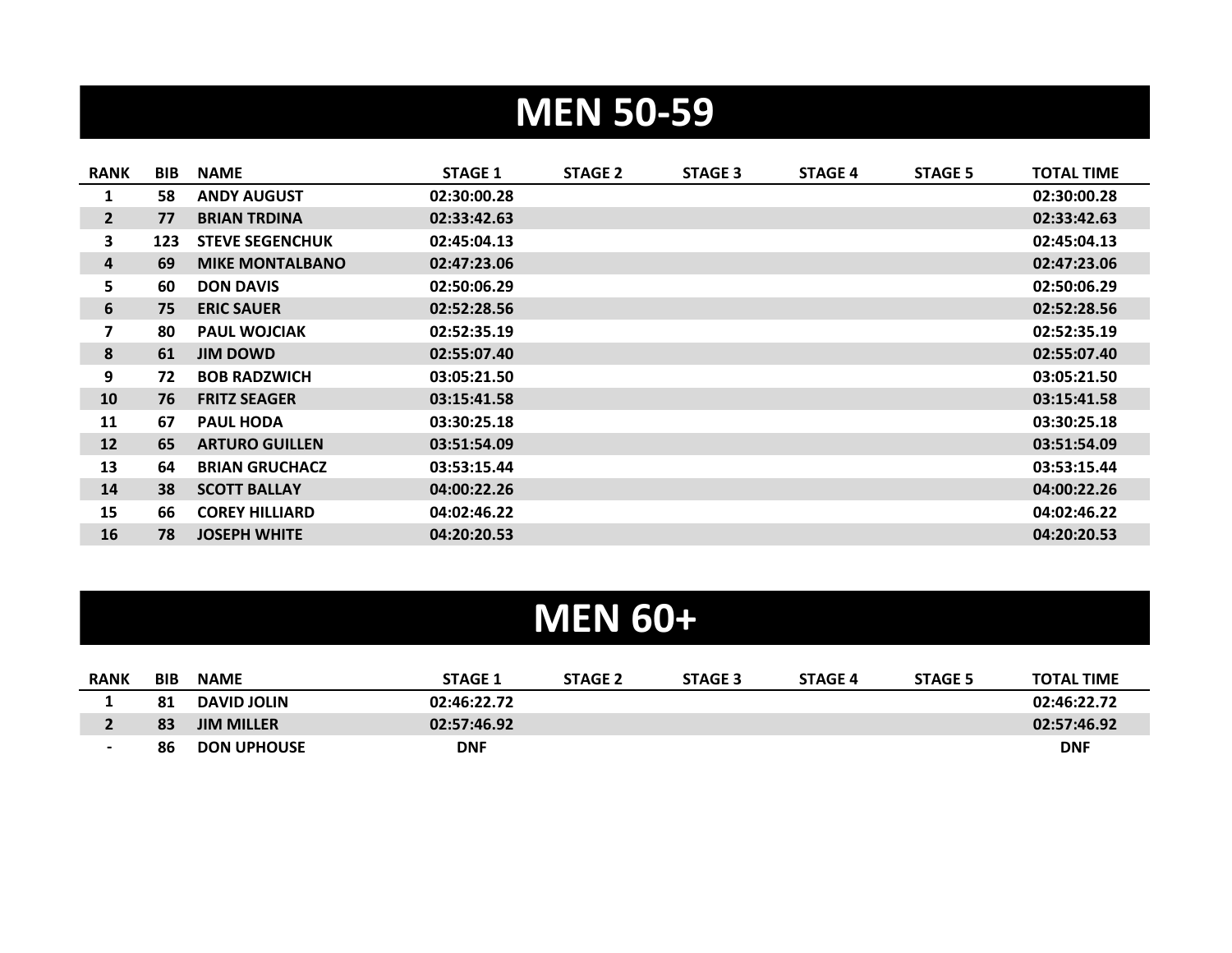## **WOMEN 40+**

| <b>RANK</b> | <b>BIB</b> | <b>NAME</b>            | <b>STAGE 1</b> | <b>STAGE 2</b> | <b>STAGE 3</b> | <b>STAGE 4</b> | STAGE 5 | <b>TOTAL TIME</b> |
|-------------|------------|------------------------|----------------|----------------|----------------|----------------|---------|-------------------|
|             | 102        | JEN TILLMAN            | 03:04:23.48    |                |                |                |         | 03:04:23.48       |
|             | 99         | <b>BRIANNA BAIR</b>    | 03:06:10.65    |                |                |                |         | 03:06:10.65       |
|             | 100        | <b>NICOLE GUNTON</b>   | 03:17:54.77    |                |                |                |         | 03:17:54.77       |
|             | 101        | <b>KATHLEEN HYLAND</b> | 03:48:34.42    |                |                |                |         | 03:48:34.42       |

## **CLYDESDALE**

| <b>RANK</b>    | <b>BIB</b> | <b>NAME</b>                | <b>STAGE 1</b> | <b>STAGE 2</b> | <b>STAGE 3</b> | <b>STAGE 4</b> | <b>STAGE 5</b> | <b>TOTAL TIME</b> |
|----------------|------------|----------------------------|----------------|----------------|----------------|----------------|----------------|-------------------|
|                | 110        | <b>NICK SHEPHERD</b>       | 02:52:19.60    |                |                |                |                | 02:52:19.60       |
| $\overline{2}$ | 109        | <b>ADAM RUSZKOWSKI</b>     | 02:57:15.44    |                |                |                |                | 02:57:15.44       |
| 3              | 107        | <b>TODD HAIG</b>           | 03:17:08.25    |                |                |                |                | 03:17:08.25       |
| $\overline{a}$ | 106        | <b>DANIEL FAUSEY</b>       | 03:36:41.49    |                |                |                |                | 03:36:41.49       |
| 5.             | 105        | <b>JOHN DURKIN</b>         | 03:41:16.52    |                |                |                |                | 03:41:16.52       |
| 6              | <b>111</b> | <b>JOSH VAN CLEEF</b>      | 03:45:46.00    |                |                |                |                | 03:45:46.00       |
| 7              | 108        | <b>THOMAS PEASE</b>        | 03:56:40.93    |                |                |                |                | 03:56:40.93       |
| 8              | 104        | <b>MICHAEL BLANKENSHIP</b> | 05:44:14.11    |                |                |                |                | 05:44:14.11       |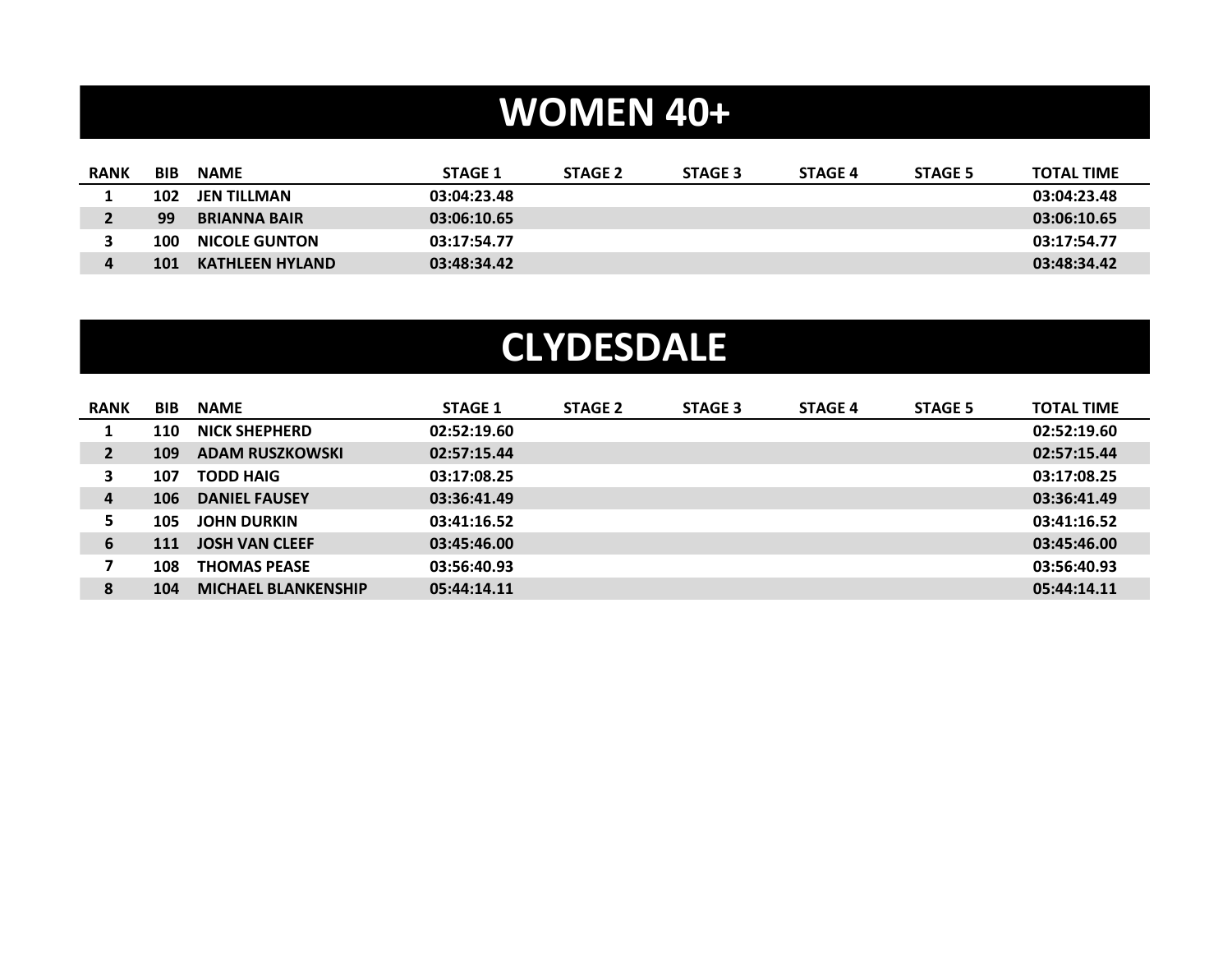## **SINGLE SPEED**

| <b>RANK</b>    | BIB        | <b>NAME</b>             | <b>STAGE 1</b> | <b>STAGE 2</b> | <b>STAGE 3</b> | <b>STAGE 4</b> | <b>STAGE 5</b> | <b>TOTAL TIME</b> |
|----------------|------------|-------------------------|----------------|----------------|----------------|----------------|----------------|-------------------|
| 1              | 126        | <b>GORDON WADSWORTH</b> | 02:18:17.17    |                |                |                |                | 02:18:17.17       |
| 2 <sup>1</sup> | 125        | <b>JOHN VORBERGER</b>   | 02:22:46.27    |                |                |                |                | 02:22:46.27       |
| 3              | 24         | <b>JOHN SKARUPA</b>     | 02:31:23.55    |                |                |                |                | 02:31:23.55       |
| 4              | 118        | <b>DAHN PAHRS</b>       | 02:31:54.42    |                |                |                |                | 02:31:54.42       |
| 5              | 120        | <b>PEYTON RANDOLPH</b>  | 02:33:31.84    |                |                |                |                | 02:33:31.84       |
| 6              | 14         | <b>MARK KRANSZ</b>      | 02:36:22.81    |                |                |                |                | 02:36:22.81       |
| 7              | 117        | ELI ORTH                | 02:37:32.27    |                |                |                |                | 02:37:32.27       |
| 8              | <b>116</b> | <b>ANDREW ORISCHAK</b>  | 02:40:57.41    |                |                |                |                | 02:40:57.41       |
| 9              | 127        | <b>JOE WORBOY</b>       | 02:41:28.09    |                |                |                |                | 02:41:28.09       |
| 10             | 113        | <b>RICH DILLEN</b>      | 02:48:41.25    |                |                |                |                | 02:48:41.25       |
| 11             | 122        | <b>KEITH RENFROE</b>    | 02:52:07.57    |                |                |                |                | 02:52:07.57       |
| 12             | 121        | <b>SCOTT RATH</b>       | 02:55:21.32    |                |                |                |                | 02:55:21.32       |
| 13             | 115        | <b>KENNY KOCAREK</b>    | 03:00:49.16    |                |                |                |                | 03:00:49.16       |
| 14             | 112        | <b>SCOTT BERKLEY</b>    | 03:34:16.37    |                |                |                |                | 03:34:16.37       |
| $\blacksquare$ | 119        | <b>THAD PAUNOVICH</b>   | <b>DNF</b>     |                |                |                |                | <b>DNF</b>        |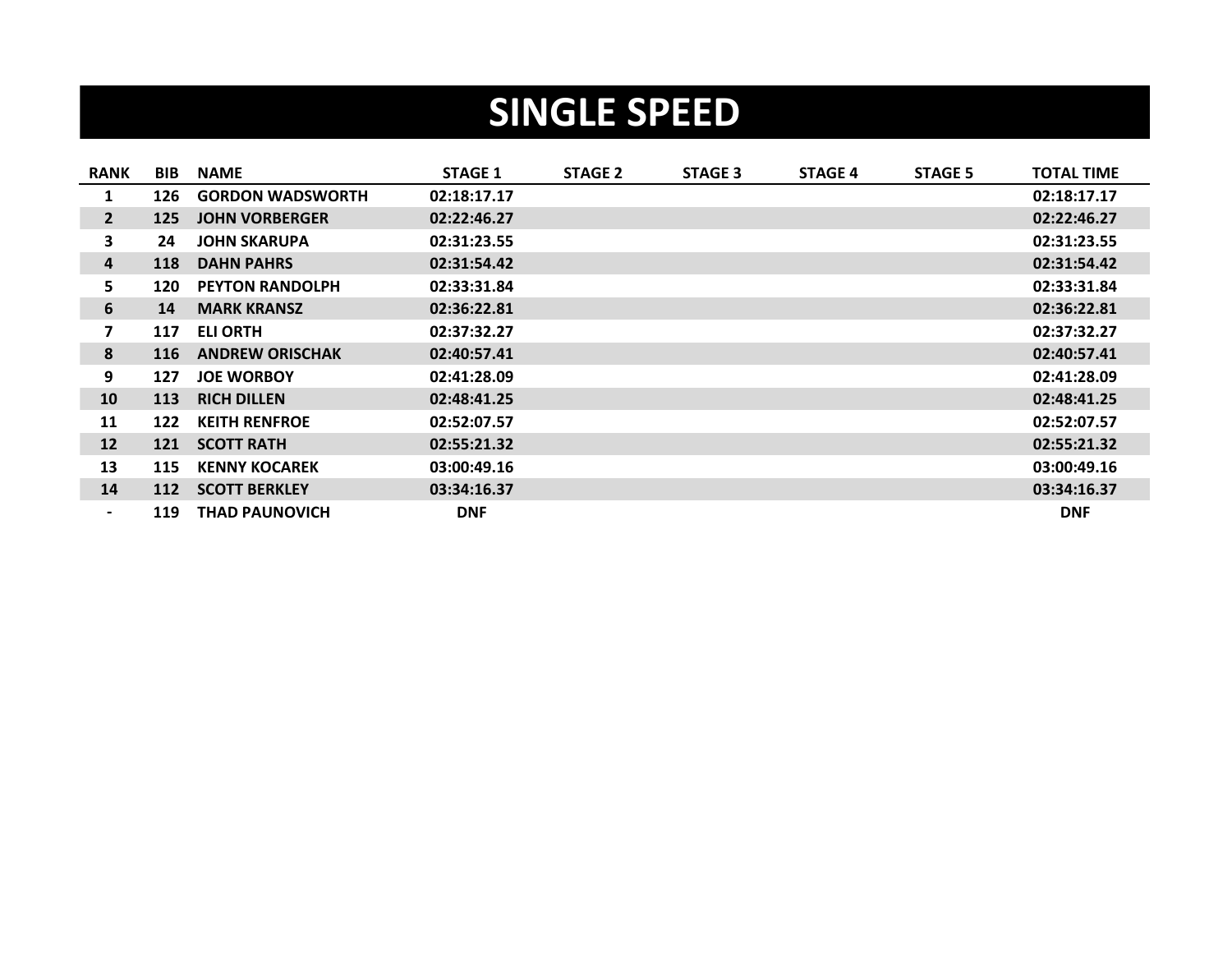# **DUO MEN**

| <b>RANK</b>    | <b>BIB</b> | <b>NAME</b>              | <b>STAGE 1</b> | <b>STAGE 2</b> | <b>STAGE 3</b> | <b>STAGE 4</b> | <b>STAGE 5</b> | <b>TOTAL TIME</b> |
|----------------|------------|--------------------------|----------------|----------------|----------------|----------------|----------------|-------------------|
| 1              |            | <b>TEAM TIME</b>         | 02:30:05.63    |                |                |                |                | 02:30:05.63       |
|                | 208        | <b>JAMIE BABCOCK</b>     | 02:30:06.82    |                |                |                |                | 02:30:06.82       |
|                | 209        | <b>ANDREW BLACKSTOCK</b> | 02:30:05.63    |                |                |                |                | 02:30:05.63       |
| $\overline{2}$ |            | <b>TEAM TIME</b>         | 02:34:45.37    |                |                |                |                | 02:34:45.37       |
|                | 213        | <b>NICK ERHARD</b>       | 02:34:47.55    |                |                |                |                | 02:34:47.55       |
|                | 212        | <b>MATTHEW HIGGINS</b>   | 02:34:45.37    |                |                |                |                | 02:34:45.37       |
| 3              |            | <b>TEAM TIME</b>         | 02:36:22.41    |                |                |                |                | 02:36:22.41       |
|                | 210        | <b>ERIK GRIMM</b>        | 02:36:22.46    |                |                |                |                | 02:36:22.46       |
|                | 211        | <b>JASON URCKFITZ</b>    | 02:36:22.41    |                |                |                |                | 02:36:22.41       |
| 4              |            | <b>TEAM TIME</b>         | 03:09:51.30    |                |                |                |                | 03:09:51.30       |
|                | 214        | <b>JAMES SCHARF JR</b>   | 03:09:51.34    |                |                |                |                | 03:09:51.34       |
|                | 215        | <b>EDWARD WIMMER</b>     | 03:09:51.30    |                |                |                |                | 03:09:51.30       |

# **DUO CO-ED**

| <b>RANK</b>  | <b>BIB</b> | <b>NAME</b>           | <b>STAGE 1</b> | STAGE 2 | <b>STAGE 3</b> | <b>STAGE 4</b> | <b>STAGE 5</b> | <b>TOTAL TIME</b> |
|--------------|------------|-----------------------|----------------|---------|----------------|----------------|----------------|-------------------|
| ┻            |            | <b>TEAM TIME</b>      | 02:52:23.36    |         |                |                |                | 02:52:23.36       |
|              | 201        | <b>LAUREN ELLEDGE</b> | 02:52:23.36    |         |                |                |                | 02:52:23.36       |
|              | 200        | <b>T.J. ELLEDGE</b>   | 02:52:23.45    |         |                |                |                | 02:52:23.45       |
| $\mathbf{2}$ |            | <b>TEAM TIME</b>      | 03:00:24.97    |         |                |                |                | 03:00:24.97       |
|              | 216        | <b>AMY TALBOT</b>     | 03:00:24.97    |         |                |                |                | 03:00:24.97       |
|              | 205        | <b>BEN TALBOT</b>     | 03:00:25.00    |         |                |                |                | 03:00:25.00       |
| 3            |            | <b>TEAM TIME</b>      | 03:28:29.19    |         |                |                |                | 03:28:29.19       |
|              | 202        | <b>KEVIN HAMES</b>    | 03:28:29.23    |         |                |                |                | 03:28:29.23       |
|              | 203        | <b>KRISTY HAMES</b>   | 03:28:29.19    |         |                |                |                | 03:28:29.19       |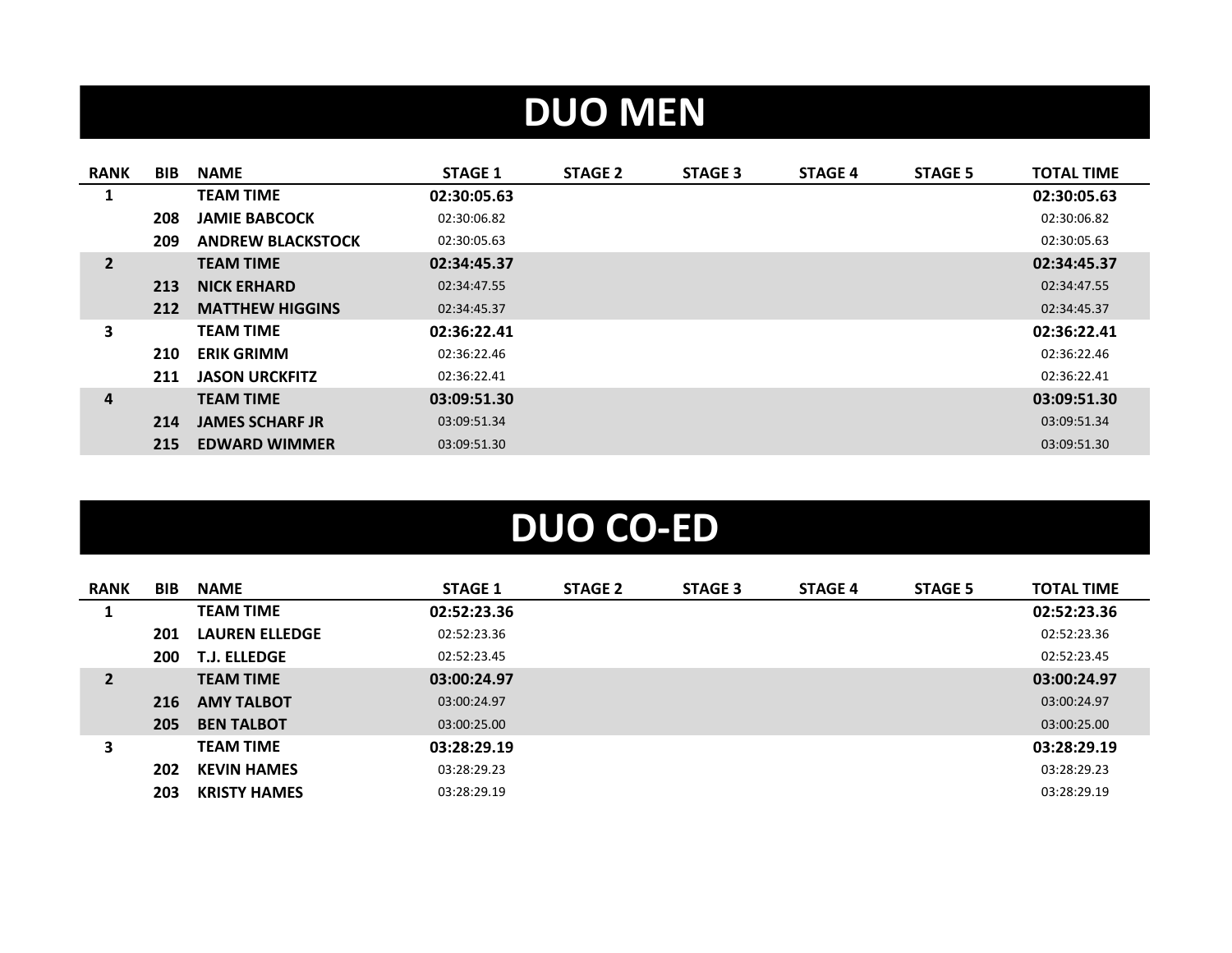# **U25 MEN**

| <b>RANK</b>                  | <b>BIB</b> | <b>NAME</b>             | <b>STAGE 1</b> | <b>STAGE 2</b> | <b>STAGE 3</b> | <b>STAGE 4</b> | <b>STAGE 5</b> | <b>TOTAL TIME</b> |
|------------------------------|------------|-------------------------|----------------|----------------|----------------|----------------|----------------|-------------------|
|                              | 16         | <b>NICK LANDO</b>       | 02:14:06.98    |                |                |                |                | 02:14:06.98       |
|                              | 12         | <b>RYAN JOHNSON</b>     | 02:16:45.93    |                |                |                |                | 02:16:45.93       |
|                              | 17         | <b>WILLIAM LOEVNER</b>  | 02:19:32.13    |                |                |                |                | 02:19:32.13       |
|                              | 125        | <b>JOHN VORBERGER</b>   | 02:22:46.27    |                |                |                |                | 02:22:46.27       |
|                              |            | <b>SHAWN ALEXANDER</b>  | 02:36:22.92    |                |                |                |                | 02:36:22.92       |
| $\qquad \qquad \blacksquare$ | 26         | <b>KEENAN SEGENCHUK</b> | <b>DNS</b>     |                |                |                |                | <b>DNS</b>        |